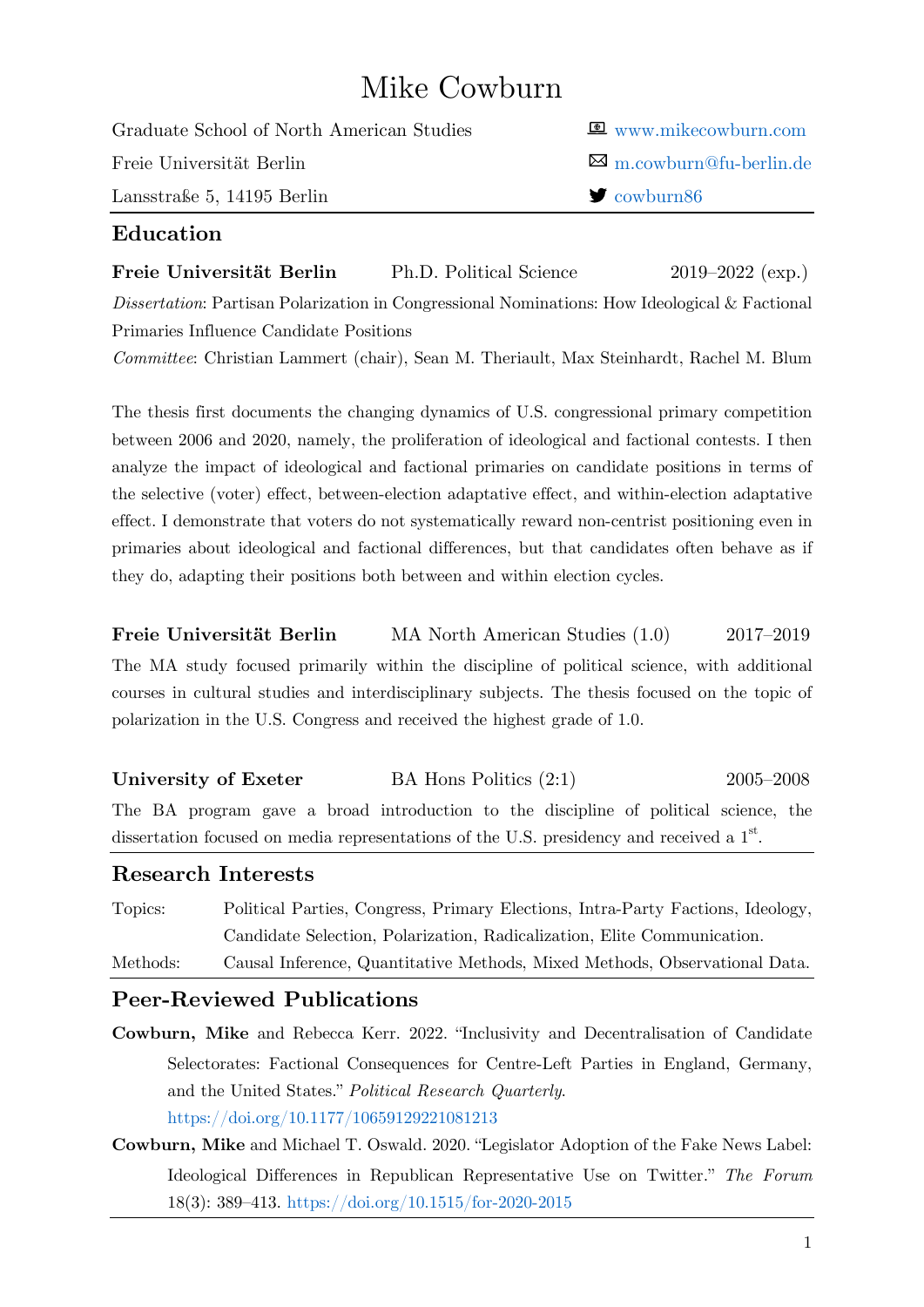#### **Book Chapters**

- **Cowburn, Mike**. 2022. "Experience Narratives and Populist Rhetoric in U.S. House Primaries" in Michael T. Oswald (ed.) *The Palgrave Handbook of Populism*. Palgrave Macmillan. [https://doi.org/10.1007/978-3-030-80803-7\\_26](https://doi.org/10.1007/978-3-030-80803-7_26)
- **Cowburn, Mike**. 2020. "The Transformation of the Congressional Primary" in Michael T. Oswald (ed.) *Mobilization, Representation and Responsiveness in The American Democracy*. Palgrave Macmillan. [https://doi.org/10.1007/978-3-030-24792-8\\_5](https://doi.org/10.1007/978-3-030-24792-8_5)

#### **In Progress**

- **Cowburn, Mike** and Marius Sältzer. "Partisan Communication in Two-Stage Elections: The Effect of Primaries on Intra-Campaign Positional Shifts in Congressional Elections" [Revise & Resubmit]
- Blum, Rachel M. and **Mike Cowburn**. "How Local Factions Pressure Parties: Activist Groups & Primary Contests in the Tea Party Era" [Under Review]
- **Mike Cowburn** and Curd B. Knüpfer. "The Emerging Fault Line of Alternative News: Intra-Party Division in Republican Representatives' Media Engagement" [Under Review]

#### **Commentary & Analysis**

**Cowburn, Mike**. 2020. "[Not Just the Presidency: Congressional Primaries 2020](http://www.atlantische-akademie.de/blog-congressional-primaries-2020/)."

Atlantische Akademie

**Cowburn, Mike**. 2020. "[Fostering Engagement in Primaries and Caucuses](https://politicalsciencenow.com/fostering-engagement-in-primaries-and-caucuses/)."

APSA PolticalScienceNow

#### **Selected Conference Presentations**

| APSA: | 2020, 2021, 2022 |
|-------|------------------|
| MPSA: | 2020, 2021, 2022 |
| EPSA: | 2020, 2021, 2022 |
| ECPR: | 2020             |
| PSA:  | 2021             |
| DGfA: | 2020, 2021       |

#### **Invited Talks & Media**

| 11/2021 | "Right-Wing Alternative Media and Republican Party Social Media              |  |
|---------|------------------------------------------------------------------------------|--|
|         | Engagement" Social Media and Politics Podcast. Michael Bossetta. Episode     |  |
|         | 136. https://socialmediaandpolitics.org/right-wing-alternative-media-social- |  |
|         | media-engagement-congress-republican-party-twitter/                          |  |
| 11/2021 | "Republican Party Factionalism as a Response to Racial & Economic            |  |
|         | Inequality" Freie Universität Ringvorlesung (Lecture Series), 'What Stands   |  |
|         | Between Us and What Stands Before Us: Pasts, Presents and Future of          |  |
|         | $(In)$ equality in the U.S.', Berlin                                         |  |
| 04/2021 | "Polarization, Congressional Primaries, and Fake News" U.S. Studies Online,  |  |
|         | USSOcast Podcast, https://usso.uk/usso-cast/                                 |  |
| 03/2021 | "The State of the Parties and Their Future Under the Biden Presidency"       |  |
|         | Atlantische Akademie Teachers' Seminar, The United States in 2021 and        |  |
|         | Beyond                                                                       |  |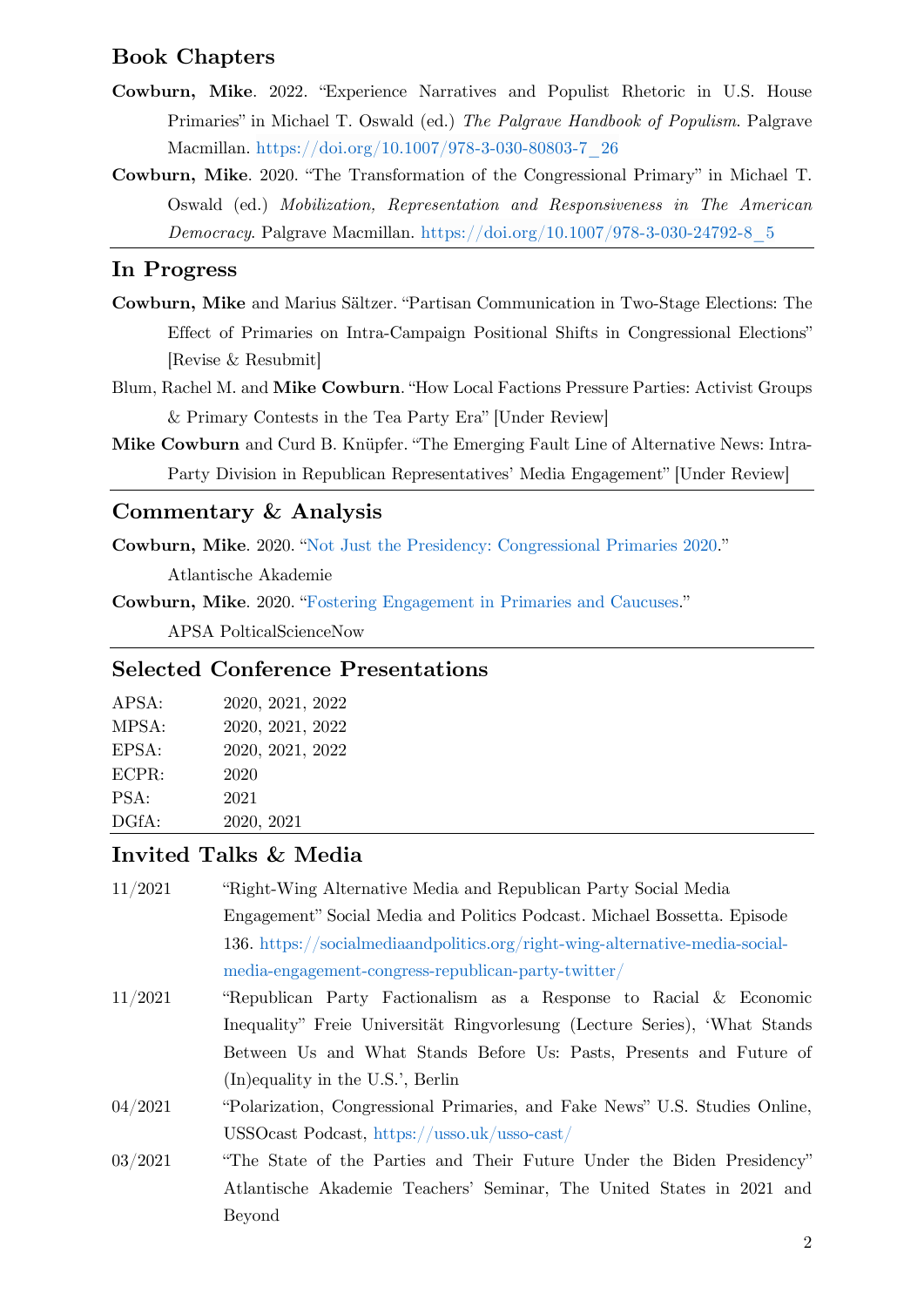- 11/2020 "US-Wahl 2020" ("US Election 2020") CouchFM Election Night TV & Radio Coverage, Berlin
- 11/2020 "Kongresswahl 2020", Amerikawählt! Wahlabend 2020 ("Congressional Election 2020", Atlantische Akademie Virtual Election Evening)
- 11/2020 "US Election System & Postal Voting", interview with Fluter Magazine, <https://fluter.de/us-wahlsystem-briefwahl-interview> [in German]
- 09/2020 "Ein Ausblick auf die Kongress-, Gouverneurs- und einzelstaatlichen Wahlen: Gelingt den Demokraten die Rückeroberung des Senats und weiterer Einzelstaaten?" ("A look ahead to the congressional, gubernatorial and state elections: will the Democrats succeed in retaking the Senate and other states?") America Decides: 2020 Election Series, Bonn University
- 06/2019 "Demokratie unter Beschuss? Donald Trump und der Populismus", ("Democracy under Attack? Donald Trump and Populism") Tolerantes Brandenburg Series, Friedrich-Ludwig-Jahn-Gymnasium

### **Other Training**

| 08/2021 | Essex Summer School in Social Science Data Analysis, Virtual                |  |
|---------|-----------------------------------------------------------------------------|--|
|         | Courses: Advanced Quantitative Data Analysis                                |  |
| 08/2021 | Summer School of the ECPR Standing Group on Political Parties, Aarhus       |  |
|         | University                                                                  |  |
| 07/2021 | Data Science Summer School, Hertie School of Governance, Berlin             |  |
|         | Courses: Intro to R Programming, Data Visualization with R, Research Design |  |
|         | $&$ Causal Analysis with R                                                  |  |
| 03/2021 | ECPR Virtual Winter School in Methods and Techniques, Virtual               |  |
|         | <i>Courses:</i> The Statistics of Causal Inference                          |  |
| 03/2021 | Applied Statistics Workshop Series, NTNU Business School, Norwegian         |  |
|         | University of Science and Technology, Trondheim                             |  |
| 07/2020 | Essex Summer School in Social Science Data Analysis, Virtual                |  |
|         | <i>Courses</i> : Applied Regression, Advanced Stata Programming             |  |

## **Awards & Grants**

| $10 - 12/2021$ | STIBET Doctorate Promotion of the Deutsche Akademische Austauschdienst      |  |
|----------------|-----------------------------------------------------------------------------|--|
|                | (DAAD) three-month stipend (October to December 2021)                       |  |
| 2021           | APSA Political Communication Section's Executive Committee Travel           |  |
|                | Reimbursement                                                               |  |
| 2021           | APSA Travel Grant                                                           |  |
| 2021           | Virginia Gray Graduate Research Grant from the APSA Political Organizations |  |
|                | and Parties (POP) Section                                                   |  |
| 2021           | John Sullivan Award for Best Graduate Student Paper in the APSA Elections,  |  |
|                | Public Opinion, and Voting Behavior (EPOVB) Section                         |  |
| 2019–2023      | Freie Universität Berlin Graduate School of North American Studies (GSNAS)  |  |
|                | forty-month Doctoral Research Stipend (October 2019 to January 2023),       |  |
|                | including Annual Travel Grant                                               |  |